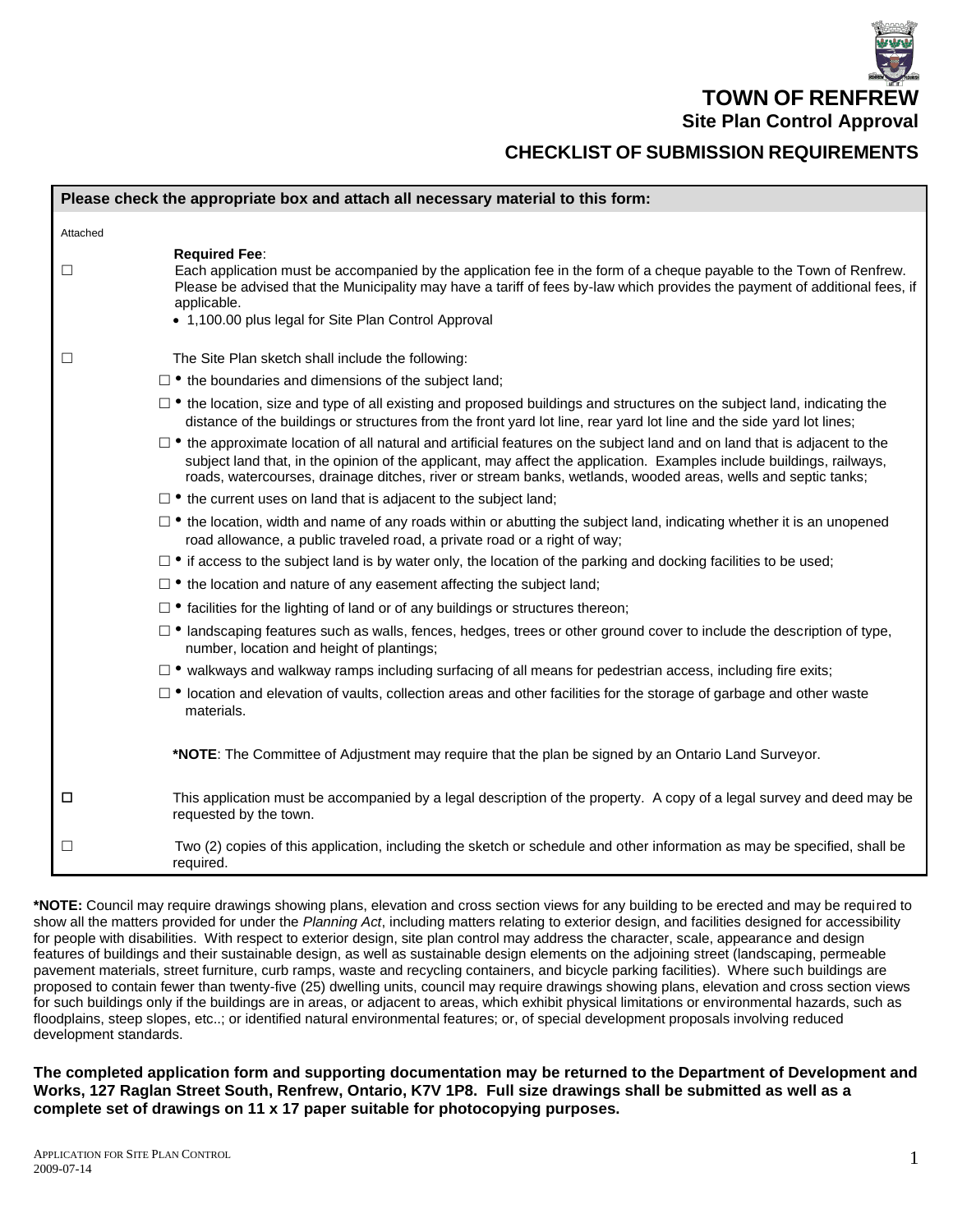

# **TOWN OF RENFREW Application For SITE PLAN CONTROL APPROVAL**

| <b>OFFICE USE ONLY</b>              |                             |  |
|-------------------------------------|-----------------------------|--|
| Application No.                     | <b>Application Received</b> |  |
| Date of Preconsultation Meeting     | <b>Staff Person Present</b> |  |
| Date of Application Deemed Complete | Fee Received                |  |

### **1) Contact Information:**

| <b>Applicant/Owner Information</b><br>Municipal Freedom of Information and Protection of Privacy Act - Personal Information on this form is collected under<br>authority of The Planning Act and will be used to process this application. |                                        |                                                                                                |  |  |  |
|--------------------------------------------------------------------------------------------------------------------------------------------------------------------------------------------------------------------------------------------|----------------------------------------|------------------------------------------------------------------------------------------------|--|--|--|
| <b>NAME/TITLE</b>                                                                                                                                                                                                                          | <b>MAILING ADDRESS and POSTAL CODE</b> | <b>TELEPHONE (Home)</b><br><b>TELEPHONE (Work/Cell)</b><br><b>E-MAIL ADDRESS</b><br><b>FAX</b> |  |  |  |
| Applicant                                                                                                                                                                                                                                  |                                        | $(H)$ -                                                                                        |  |  |  |
|                                                                                                                                                                                                                                            |                                        | $(W/C)$ -                                                                                      |  |  |  |
|                                                                                                                                                                                                                                            |                                        | $(E)$ -                                                                                        |  |  |  |
|                                                                                                                                                                                                                                            |                                        | $(F)$ -                                                                                        |  |  |  |
| This applicant is:<br>$\Box$ The registered owner<br>$\Box$ An agent authorized by the owner                                                                                                                                               |                                        |                                                                                                |  |  |  |
| * If the applicant is an agent authorized by<br>the owner, please complete the following:                                                                                                                                                  |                                        | $(H)$ -                                                                                        |  |  |  |
| Name of Owner                                                                                                                                                                                                                              |                                        | $(W/C)$ -                                                                                      |  |  |  |
|                                                                                                                                                                                                                                            |                                        | $(E)$ -                                                                                        |  |  |  |
|                                                                                                                                                                                                                                            |                                        | $(F)$ -                                                                                        |  |  |  |
| To whom should correspondence be sent?<br>$\Box$ Owner<br>$\Box$ Applicant<br>$\Box$ Both                                                                                                                                                  |                                        |                                                                                                |  |  |  |
| If known, if there are any holders of any mortgages, charges or other encumbrances on the subject land, please provide details as follows:                                                                                                 |                                        |                                                                                                |  |  |  |
| Name:<br>Address:                                                                                                                                                                                                                          |                                        |                                                                                                |  |  |  |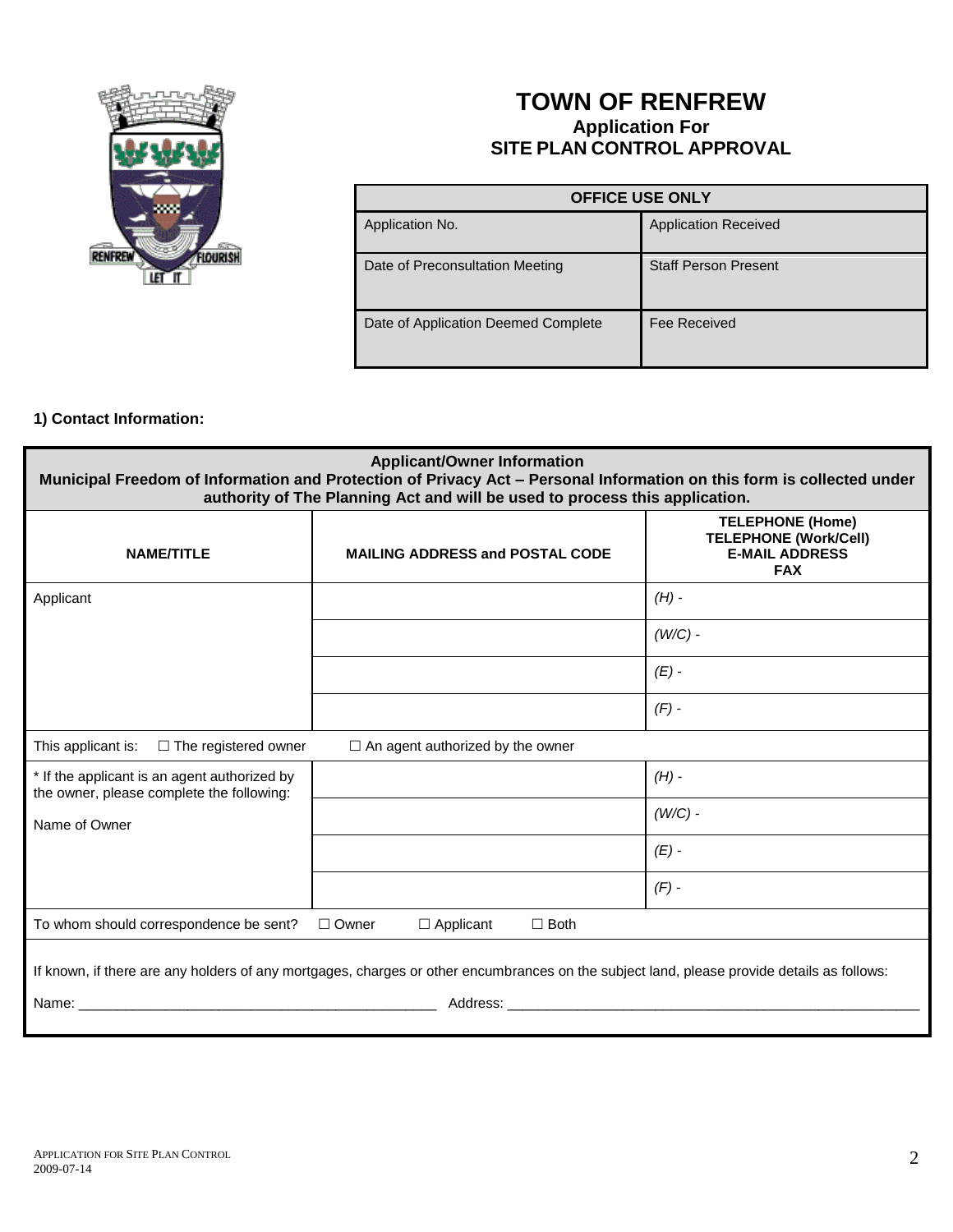#### **2) Provide a Description of the Subject Land:**

| <b>DESCRIPTION OF THE SUBJECT LAND</b> |  |                                                                                                                                         |  |
|----------------------------------------|--|-----------------------------------------------------------------------------------------------------------------------------------------|--|
|                                        |  |                                                                                                                                         |  |
|                                        |  | Municipality _______________________Geographic Twp: __________________________Concession: ___________________________Lot: _____________ |  |
|                                        |  |                                                                                                                                         |  |
|                                        |  |                                                                                                                                         |  |
|                                        |  |                                                                                                                                         |  |
|                                        |  |                                                                                                                                         |  |

### **3a) Building and Structure information:**

**Are there existing buildings or structures on the subject land?**

**□** Yes **□** No

**If Yes, please provide the following information for each building or structure (attach a separate sheet if necessary to provide complete information):**

| <b>EXISTING SETBACKS</b> |                   |                  |                  |                            |                                 |
|--------------------------|-------------------|------------------|------------------|----------------------------|---------------------------------|
| <b>Type of Structure</b> | <b>Front Yard</b> | <b>Rear Yard</b> | <b>Side Yard</b> | Height<br>(in metres/feet) | <b>Dimensions/Floor</b><br>Area |
|                          |                   |                  |                  |                            |                                 |
|                          |                   |                  |                  |                            |                                 |
|                          |                   |                  |                  |                            |                                 |
|                          |                   |                  |                  |                            |                                 |
|                          |                   |                  |                  |                            |                                 |
|                          |                   |                  |                  |                            |                                 |

**Additional pages attached? \_\_\_\_\_\_\_\_\_\_\_\_\_\_\_\_\_\_\_ Number of pages \_\_\_\_\_\_\_\_\_\_\_\_\_\_\_\_\_\_**

**3b) Are there proposed buildings or structures to be erected on the subject land?**

**□** Yes **□** No

**If Yes, please provide the following information for each building or structure (attach a separate sheet if necessary to provide complete information):**

| <b>PROPOSED SETBACKS</b> |                   |                  |                  |                            |                                 |
|--------------------------|-------------------|------------------|------------------|----------------------------|---------------------------------|
| <b>Type of Structure</b> | <b>Front Yard</b> | <b>Rear Yard</b> | <b>Side Yard</b> | Height<br>(in metres/feet) | <b>Dimensions/Floor</b><br>Area |
|                          |                   |                  |                  |                            |                                 |
|                          |                   |                  |                  |                            |                                 |
|                          |                   |                  |                  |                            |                                 |
|                          |                   |                  |                  |                            |                                 |
|                          |                   |                  |                  |                            |                                 |
|                          |                   |                  |                  |                            |                                 |

**Additional pages attached? \_\_\_\_\_\_\_\_\_\_\_\_\_\_\_\_\_\_\_ Number of pages \_\_\_\_\_\_\_\_\_\_\_\_\_\_\_\_\_\_**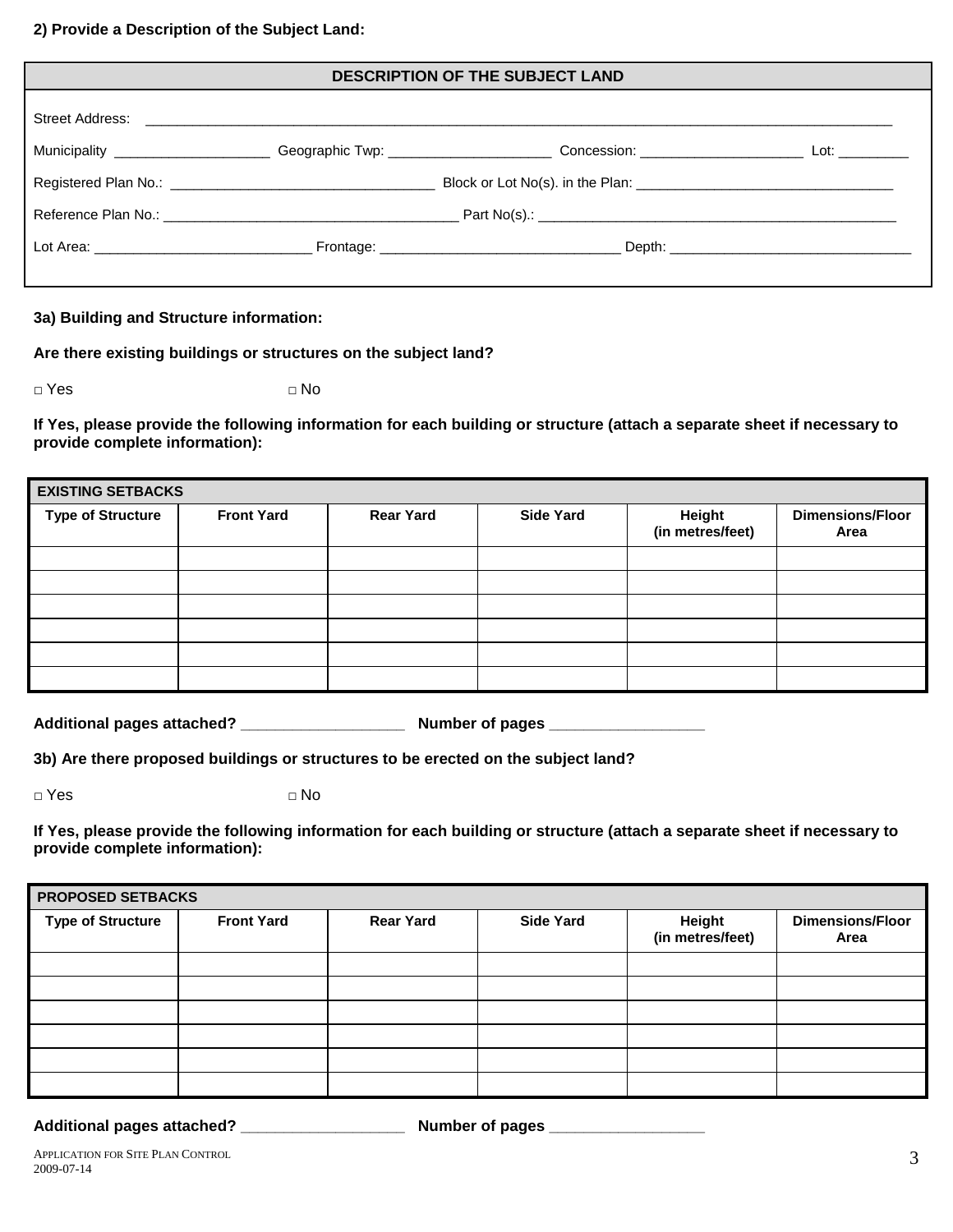## **4) Particulars of all buildings and structures proposed for the subject land :**

| <b>Site Information</b>                             | Existing $(m2)$ | Proposed $(m2)$ | Total $(m2)$ |
|-----------------------------------------------------|-----------------|-----------------|--------------|
| <b>Ground Floor Area</b>                            |                 |                 |              |
| <b>Gross Floor Area</b>                             |                 |                 |              |
| <b>Building Height (metres)</b>                     |                 |                 |              |
| <b>Building Height (storeys)</b>                    |                 |                 |              |
| Width                                               |                 |                 |              |
| Length                                              |                 |                 |              |
| <b>Dwelling Units</b>                               |                 |                 |              |
| <b>Site Coverage</b>                                |                 |                 |              |
| <b>Parking Spaces (conforming to Zoning By-law)</b> |                 |                 |              |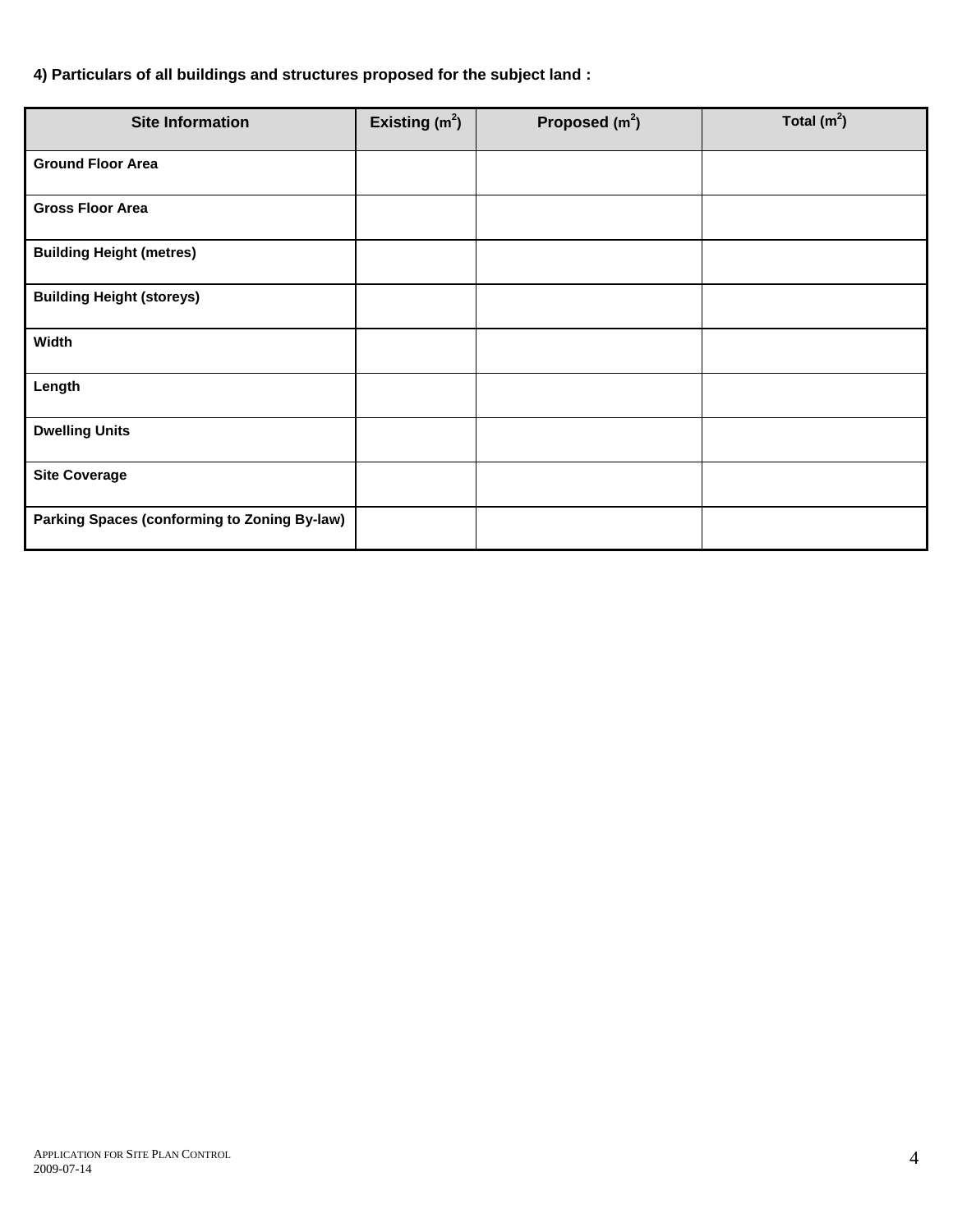## **5) Description of Proposal :**

|                | <b>DESCRIPTION OF PROPOSAL</b>                                                                                                                                      |  |  |  |  |
|----------------|---------------------------------------------------------------------------------------------------------------------------------------------------------------------|--|--|--|--|
| 1.             |                                                                                                                                                                     |  |  |  |  |
| 2.             |                                                                                                                                                                     |  |  |  |  |
| 3.             |                                                                                                                                                                     |  |  |  |  |
| 4.             | Existing use(s) of surrounding properties (including properties on opposite side of road allowance(s)):                                                             |  |  |  |  |
| 5.             |                                                                                                                                                                     |  |  |  |  |
| 6.             |                                                                                                                                                                     |  |  |  |  |
| 7 <sub>1</sub> | Municipal services available: (Check appropriate space(s)):<br>Water $\square$<br>Connected $\Box$                                                                  |  |  |  |  |
|                | Sanitary sewer □<br>Connected $\square$                                                                                                                             |  |  |  |  |
|                | Storm sewer $\square$<br>Connected $\Box$                                                                                                                           |  |  |  |  |
| 8.             |                                                                                                                                                                     |  |  |  |  |
| 9.             |                                                                                                                                                                     |  |  |  |  |
|                | 10. Is the subject property the subject of a current application for: (Check appropriate space(s)) :<br>Minor Variance $\Box$                                       |  |  |  |  |
|                | Consent/severance $\square$                                                                                                                                         |  |  |  |  |
|                | Zoning By-law amendment □                                                                                                                                           |  |  |  |  |
|                | Official Plan amendment $\Box$                                                                                                                                      |  |  |  |  |
|                | 11. Is the property presently under a Site Plan Control Agreement?<br>$YES$ $\Box$<br>$NO$ $\square$<br>If the answer is "Yes," please provide appropriate details: |  |  |  |  |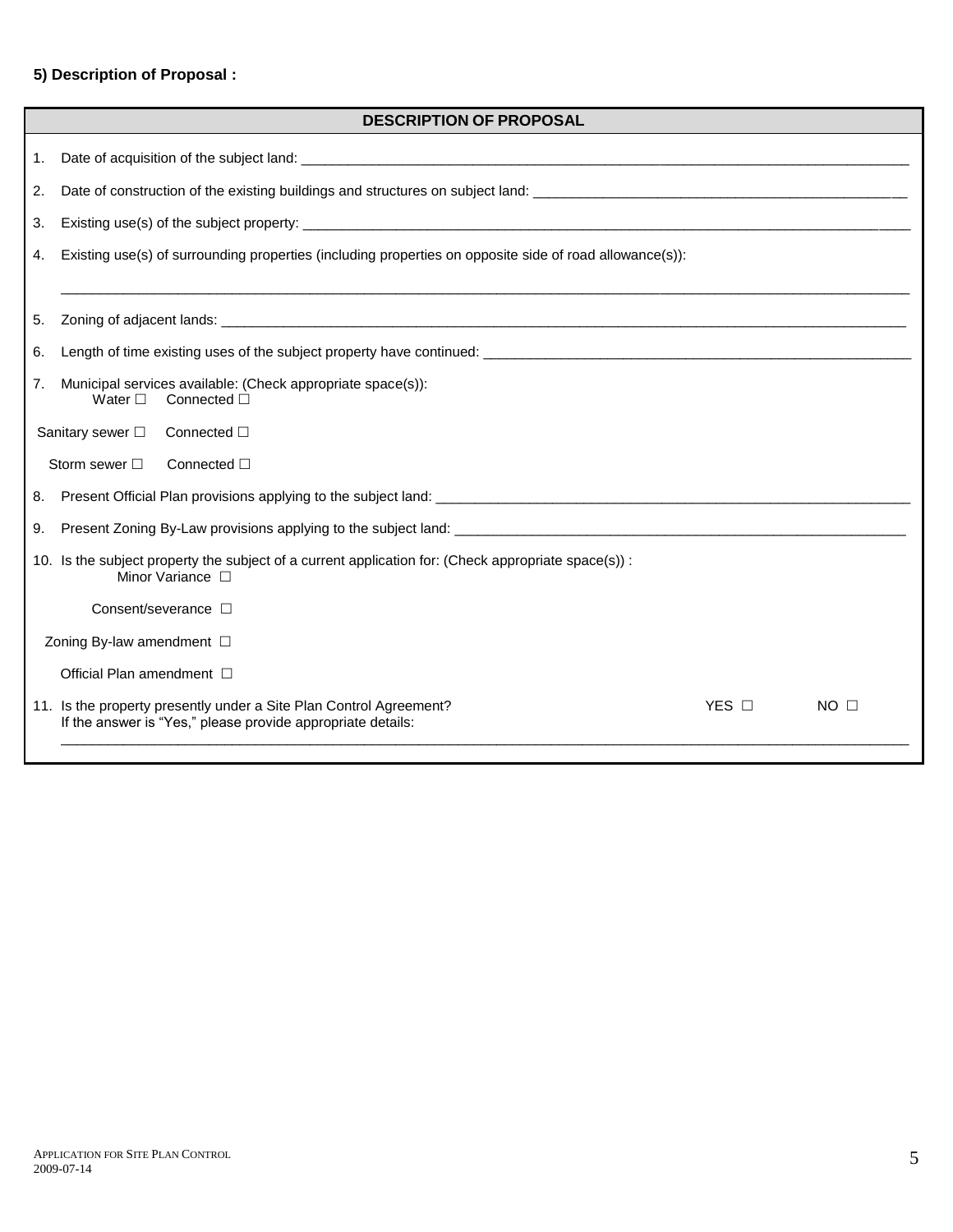### **6) Consent of Owner:**

The owner must also complete the following or a similar authorization attached to the application.

#### **Consent of Owner(s) to the Use and Disclosure of Personal Information And to Allow Site Visits to be conducted**

In accordance with the provisions of the Planning Act, it is the policy of the Town of Renfrew Planning Department to provide the public access to all development applications and supporting documentation.

In submitting this development application and supporting documentation, I/WE

this owner(s) / the authorized applicant, hereby acknowledge the above-noted policy and provide my/our consent, in accordance with the provisions of the *Municipal Freedom of Information and Protection of Privacy Act*, that the information on this application and any supporting documentation provided by myself, my agents, consultants and solicitors, will be part of the public record and will also be available to the general public.

I/We, hereby authorize the Town of Renfrew staff and Committee of Adjustment members of the decision making authority access to the subject site for the purposes of evaluation of the subject application.

\_\_\_\_\_\_\_\_\_\_\_\_\_\_\_\_\_\_\_\_\_\_\_\_\_\_\_\_\_\_\_\_\_\_\_\_ \_\_\_\_\_\_\_\_\_\_\_\_\_\_\_\_\_\_\_\_\_\_\_\_\_\_\_\_\_\_\_\_\_\_\_ Date and the Signature of the Signature of the Signature of the Signature of the Signature of the Signature of the Signature of the Signature of the Signature of the Signature of the Signature of the Signature of the Signa

\_\_\_\_\_\_\_\_\_\_\_\_\_\_\_\_\_\_\_\_\_\_\_\_\_\_\_\_\_\_\_\_\_\_\_ e de la construction de la construction de la construction de la construction de la construction de la construction de la construction de la construction de la construction de la construction de la construction de la const

**7) Affidavit** (This affidavit **must** be signed in the presence of a Commissioner):

| solemn declaration conscientiously believing it to be true, and knowing that it is of the same force and effect as if made under<br>oath and by virtue of the CANADA EVIDENCE ACT. |  |                                        |
|------------------------------------------------------------------------------------------------------------------------------------------------------------------------------------|--|----------------------------------------|
|                                                                                                                                                                                    |  |                                        |
|                                                                                                                                                                                    |  |                                        |
| Date                                                                                                                                                                               |  | Signature of Owner or Authorized Agent |
| Date                                                                                                                                                                               |  | Signature of Commissioner              |